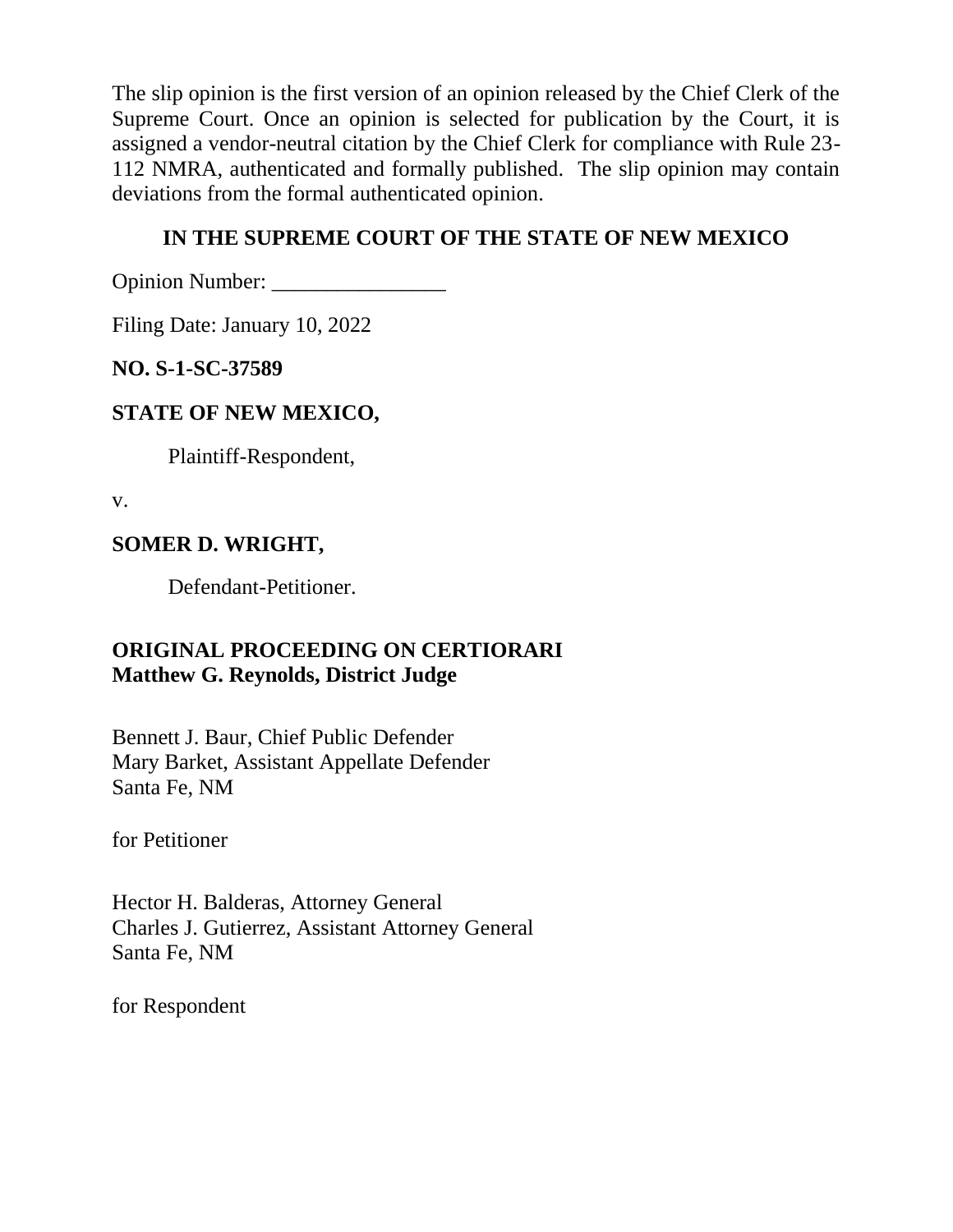#### **OPINION**

#### **VIGIL, Chief Justice.**

**{1}** Our Legislature has directed, "No person shall be arrested for violating the Motor Vehicle Code or other law relating to motor vehicles punishable as a misdemeanor except by a commissioned, salaried peace officer who, at the time of arrest, is wearing a uniform clearly indicating the peace officer's official status." NMSA 1978, § 66-8-124(A) (2007). We held in *State v. Slayton* that an arrest by a police service aide in violation of Section 66-8-124(A) did not, by itself, amount to a per se violation of the Fourth Amendment to the United States Constitution. *See* 2009-NMSC-054, ¶¶ 1, 33, 147 N.M. 340, 223 P.3d 337. In this case, we are asked to determine whether the arrest of Defendant Somer D. Wright by a noncommissioned, volunteer reserve deputy in violation of the statute was constitutionally unreasonable and therefore in violation of Article II, Section 10 of the New Mexico Constitution. Disagreeing with the opinion of a divided Court of Appeals panel holding that there was no constitutional violation, *State v. Wright*, 2019-NMCA-026, ¶¶ 6, 13, 19, 458 P.3d 604, we reverse.

**{2}** We hold that the failure to observe the requirements of Section 66-8-124(A) resulted in an illegal arrest of Defendant and violated Article II, Section 10 of the New Mexico Constitution. Suppression of all evidence obtained as a result of the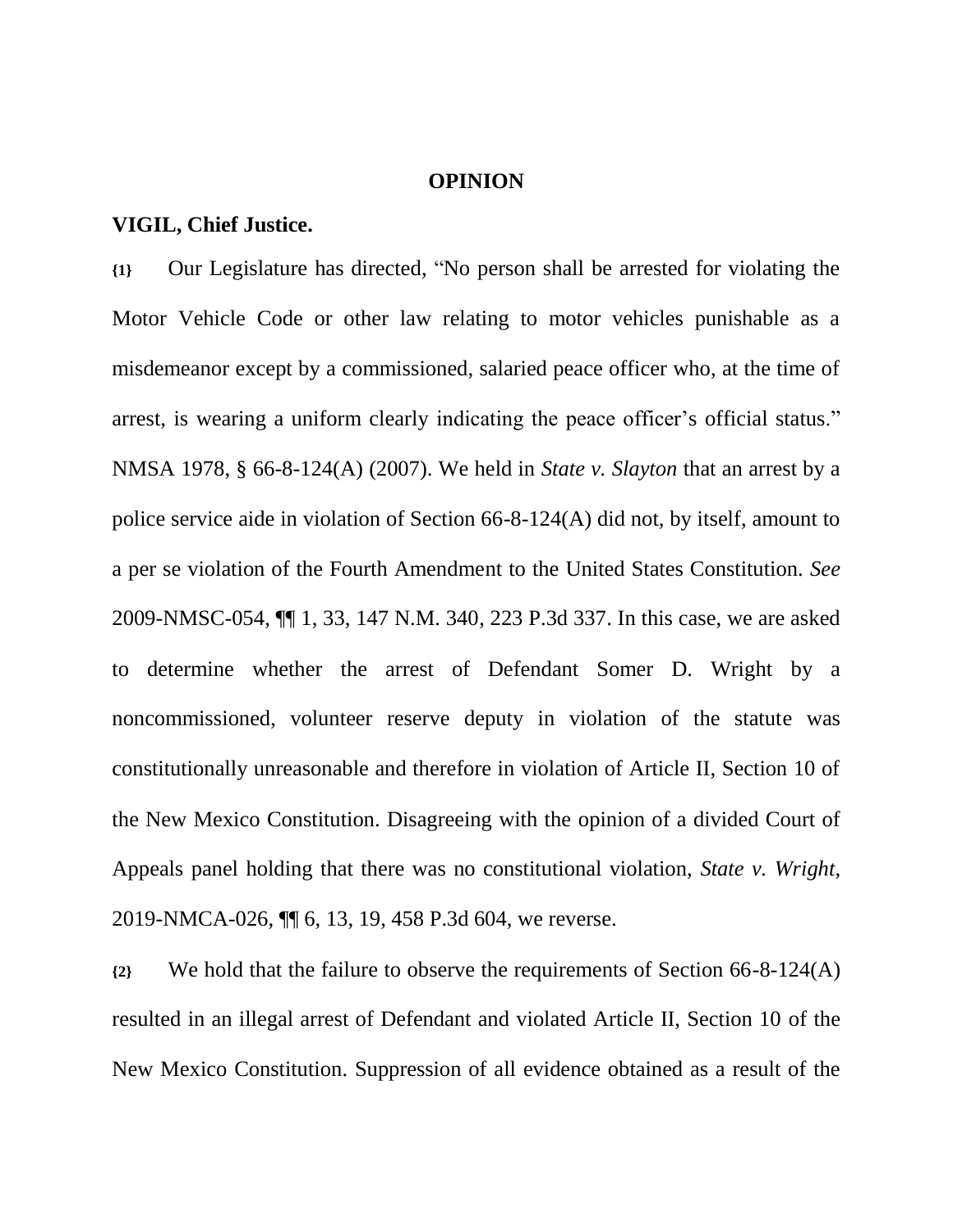arrest is therefore required. In reversing the Court of Appeals we reiterate that reviewing courts are to give sufficient deference to the findings of fact of our trial courts and not reweigh evidence on appeal. *See State v. Martinez*, 2018-NMSC-007, ¶¶ 13, 18, 410 P.3d 186 ("[T]he Court of Appeals erred by reweighing the evidence on appeal and failing to view the facts in the manner most favorable to the prevailing party.")

### **I. BACKGROUND**

#### **A. Factual History**

**{3}** Torrance County Reserve Deputy Roy Thompson testified that around midnight on March 15, 2014, he noticed two vehicles approaching him from behind as he drove south on Highway 41, in uniform and in a marked patrol vehicle belonging to the Torrance County Sheriff's Office. The first vehicle to approach Thompson was a white Dodge truck (Defendant's truck), and the second was a green truck. Thompson testified that the headlights of Defendant's truck appeared to be "going back and forth." Thompson testified that he pulled off the highway, allowing the vehicles to pass, and that as Defendant's truck passed, it crossed the solid white line on the edge of the roadway, nearly striking Thompson's patrol vehicle. Thompson reentered the highway and accelerated to catch Defendant's truck, going as fast as eighty miles per hour on a fifty-five-mile-per-hour stretch of the highway.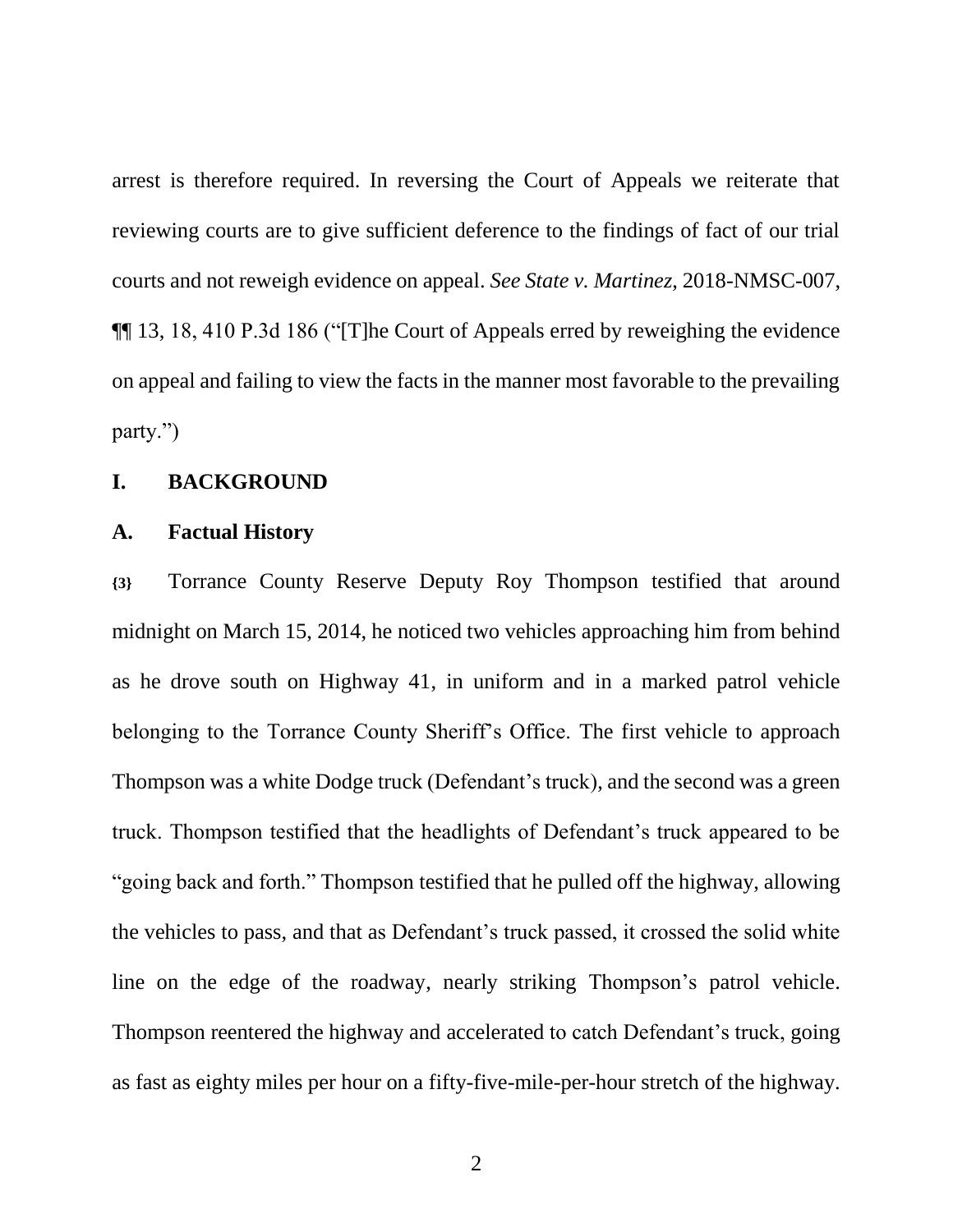Thompson testified that during the pursuit, Defendant's truck was weaving repeatedly in the roadway from the center line to the edge line.

**{4}** While following Defendant, Thompson called Torrance County Sheriff's Deputy Ron Fulfer. Deputy Fulfer instructed Thompson to follow Defendant's truck and told Thompson that he would be "right there." Also while driving, Thompson ran Defendant's license plate number and confirmed that Defendant was the owner of the truck. Thompson did not initiate a stop or activate his emergency lights or equipment. Defendant drove to her residence and pulled into her driveway where she hit a parked car, causing paint transfer. Thompson parked his patrol vehicle, parallel to the property, on the street, behind Defendant's truck. After Defendant hit the car parked in her driveway, she placed her truck in reverse, "backed up pretty far," and "almost" hit Thompson's patrol vehicle as well.

**{5}** Thompson got out of his patrol vehicle and turned his spotlight on Defendant's truck. Thompson approached Defendant's truck and identified himself as "Reserve Deputy Thompson with the Torrance County Sheriff's Department." "He was dressed in a uniform, displaying a badge of office stating 'Deputy R. Thompson' embroidered onto his shirt." Thompson noticed a "strong odor of alcohol" and asked Defendant if she had been drinking. Defendant stated that she had drunk "four green beers." Thompson told Defendant that he saw her strike the vehicle in her driveway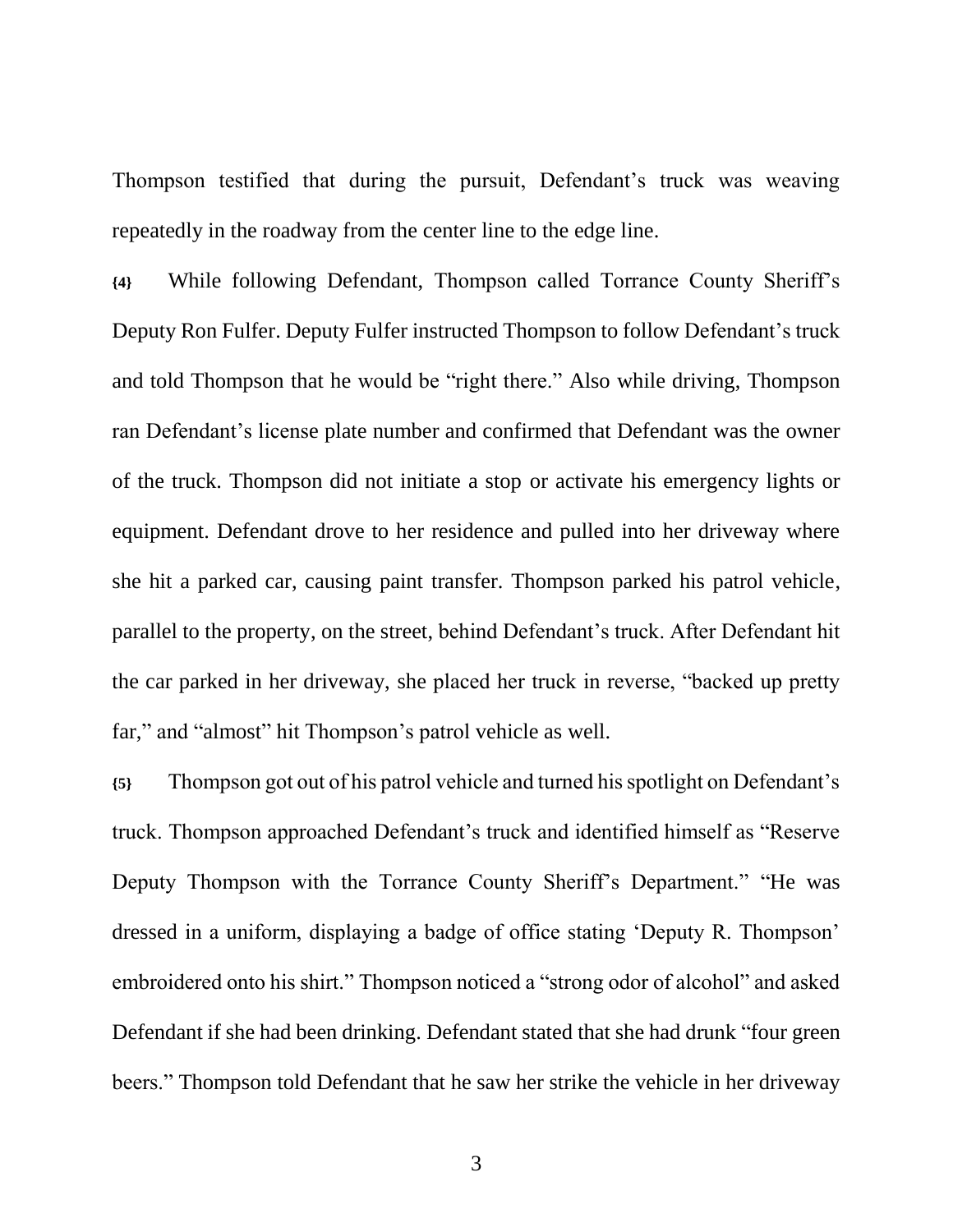and that she almost backed into his patrol vehicle. Thompson then "asked" Defendant to "hang tight . . . because [he] had another deputy en route." Defendant was not restrained, but Thompson told her to remain in her truck. Defendant obeyed Thompson's order and remained in her truck for four or five minutes until Deputy Fulfer arrived.

**{6}** Upon arriving at Defendant's house, Deputy Fulfer met with Thompson. Deputy Fulfer then walked to the parked car in front of Defendant's truck and noticed a "small white scratch on the rear bumper." Next, Deputy Fulfer went to the driver's side of Defendant's truck and asked Defendant for her driver's license, which Defendant produced after Deputy Fulfer repeated his request a second time. Deputy Fulfer asked Defendant whether she had been drinking. After Defendant confirmed that she had been drinking, Deputy Fulfer asked Defendant to perform field sobriety tests, which Defendant failed. Defendant refused to blow into Deputy Fulfer's portable breath tester. Deputy Fulfer arrested Defendant for "driving under the influence of intoxicating liquor or drugs." Subsequently, Defendant had two blood-alcohol-content tests administered at the Torrance County Sheriff's office, for which the "results were .18 and .18."

**{7}** Defendant was charged with first-offense aggravated driving while intoxicated (DWI), NMSA 1978, § 66-8-102(D)(1), (E) (2016), a misdemeanor,

4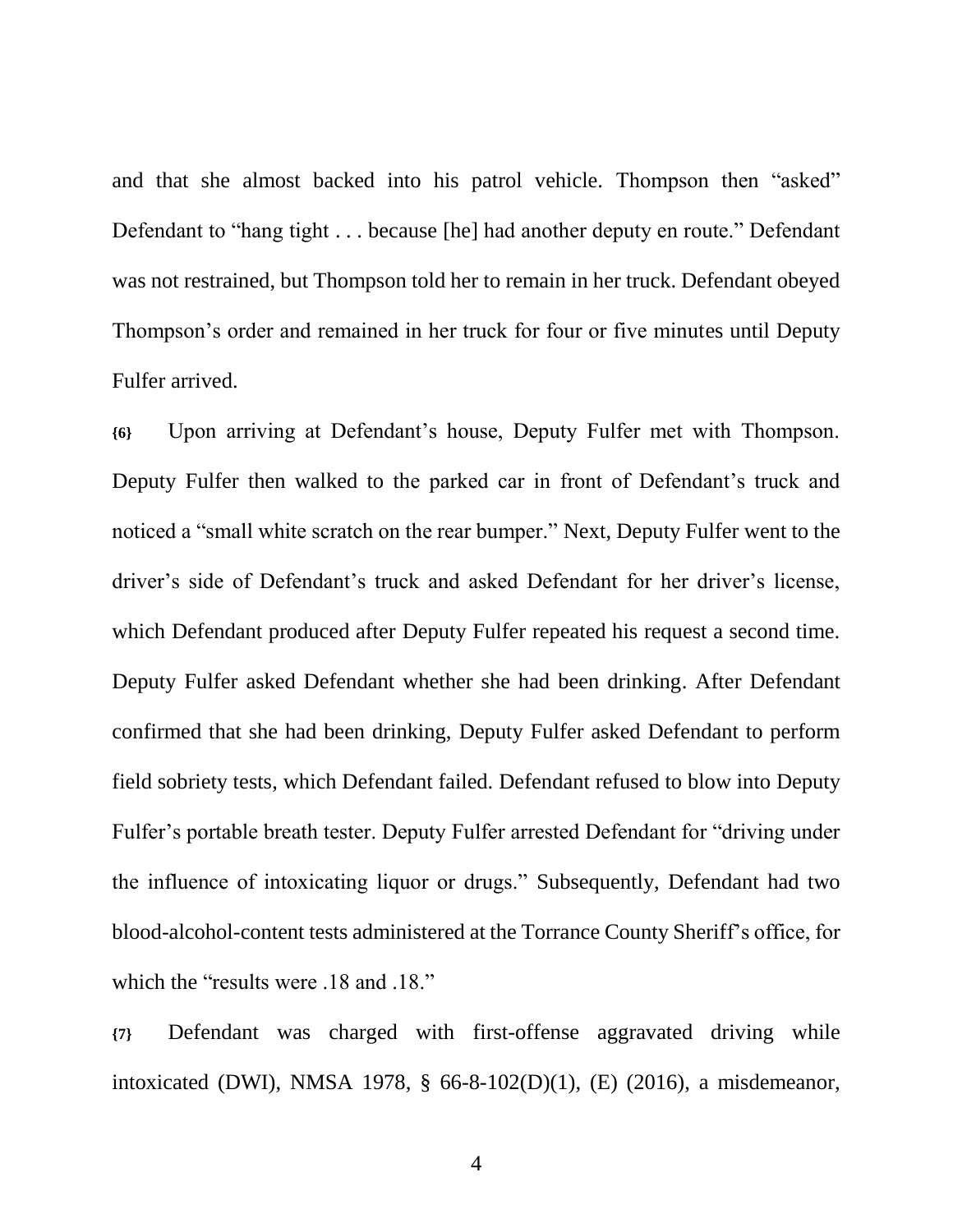which was later amended to DWI (first offense), *see* § 66-8-102(C)(1), (E).

### **B. Procedural History**

#### **1. District court hearing and order**

**{8}** Defendant filed a motion to suppress in the district court, "arguing that volunteer Reserve Deputy Roy Thompson's detention of [Defendant] was illegal and [therefore] suppression of the evidence obtained as a result of that illegal detention was warranted under the Fourth Amendment and Article II, Section 10 of the New Mexico Constitution." In response, the State argued that any unlawful detention which occurred did not rise to the level of a Fourth Amendment violation under *Slayton*, 2009-NMSC-054. The State further asserted that any unlawful detention was "in furtherance of an important interest" and was "too brief" to have been "an unreasonable seizure under Article II, Section 10 of the New Mexico Constitution." Specifically, the State argued that the "volunteer deputy had acted as any reasonable citizen would when confronted with a person suspected of driving under the influence of intoxicating liquor, making his conduct constitutionally reasonable" under Article II, Section 10.

**{9}** In addition to testifying about the stop as described above, Thompson testified about his credentials. Thompson stated that "he had been a volunteer reserve deputy with the Torrance County Sheriff's Department for fifteen to sixteen years" but that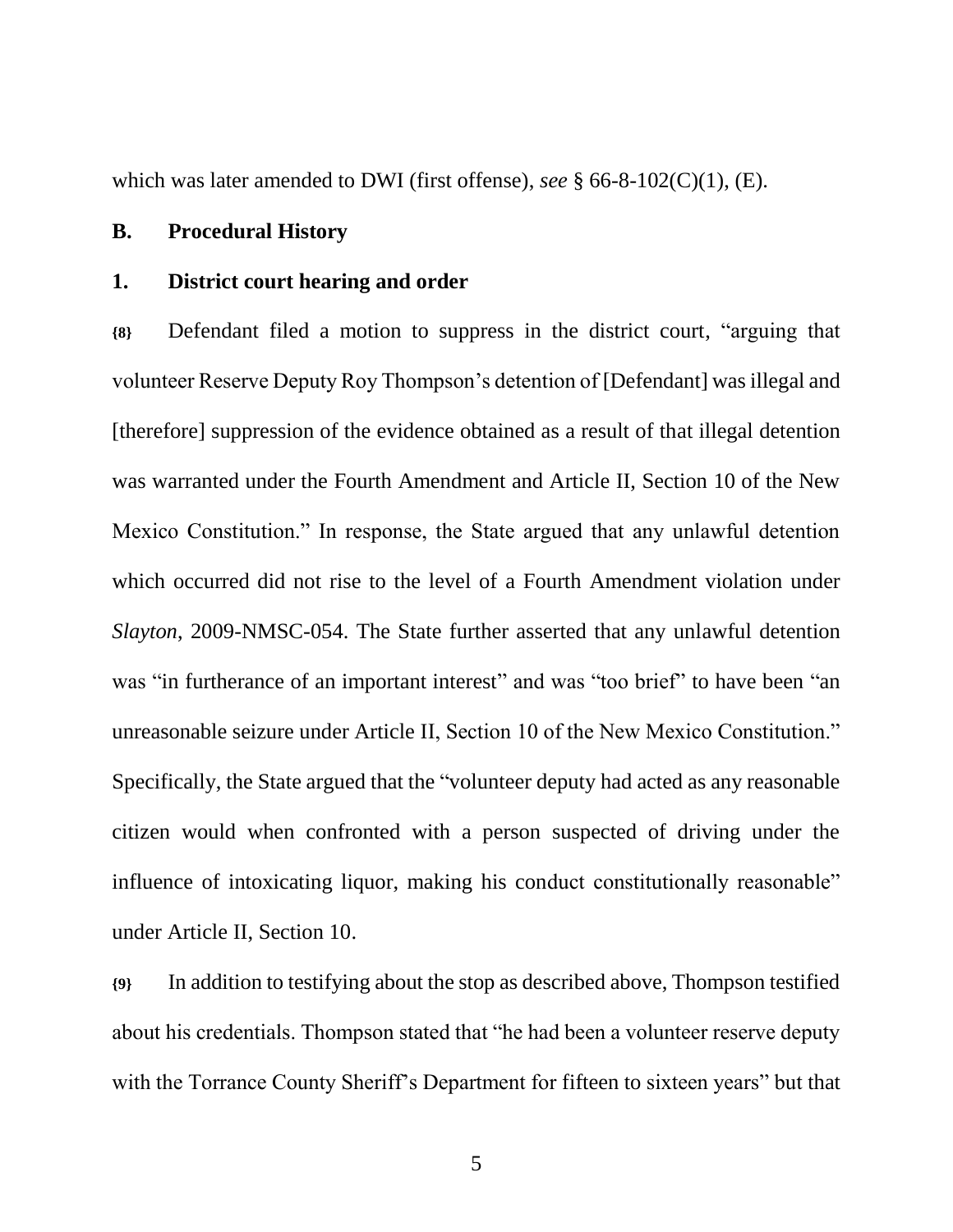he was not a "commissioned, salaried peace officer."

**{10}** In cross-examination, defense counsel questioned Thompson about two prior cases in which evidence had been suppressed as a result of Thompson's conduct. In one case, Thompson initiated a traffic stop for careless driving and, on appeal from the magistrate court, the seizure of the defendant was held to be illegal and unreasonable. However, Thompson said he did not remember why the evidence was suppressed. The second case involved Thompson detaining someone at a rest stop, and Thompson remembered that in that case some part of the evidence was suppressed. Following Thompson's testimony, the State conceded that Thompson lacked statutory authority to detain Defendant.

**{11}** After the parties filed their respective requested findings of fact and conclusions of law, the district court filed its findings of fact and conclusions of law. The district court concluded that Thompson arrested Defendant when he ordered her "to stay put" in her truck until Deputy Fulfer arrived and that the arrest was contrary to Section 66-8-124(A) and resulted in an illegal detention because Thompson was not a "'commissioned, salaried peace officer.'" The district court further concluded that based on the totality of the circumstances, "but for the illegal detention, Defendant would have gone inside her house before [Deputy Fulfer] arrived four to five minutes after the illegal detention," and whether "Defendant would have opened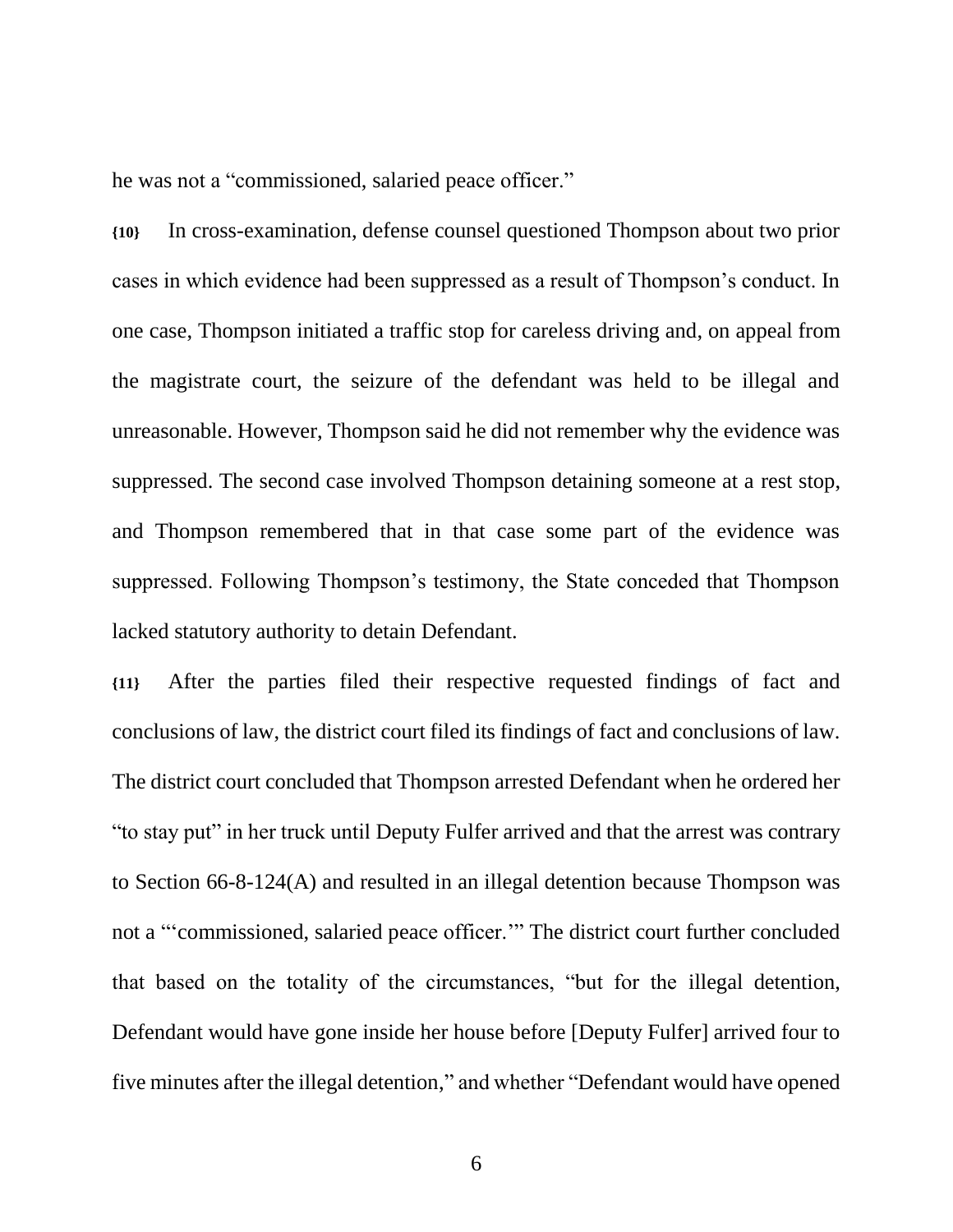the door for" Deputy Fulfer, or whether Deputy Fulfer would have attempted to obtain an arrest warrant or enter Defendant's home without permission, was all speculative. The district court therefore concluded that "Thompson's illegal detention of Defendant violated Article 2, Section 10 of the New Mexico Constitution" and that evidence obtained after Deputy Fulfer arrived on the scene should be suppressed. An order suppressing this evidence was then filed. The State appealed to the Court of Appeals.

### **2. Court of Appeals opinion**

**{12}** A divided panel of the Court of Appeals reversed the district court's suppression order. *Wright*, 2019-NMCA-026, ¶¶ 3, 19. Addressing the Article II, Section 10 argument, the majority acknowledged that there is no bright-line rule for determining constitutional reasonableness of searches and seizures in New Mexico and concluded that an examination of the officer's actions under the circumstances of each case is needed. *Wright*, 2019-NMCA-026, ¶ 11. To analyze the reasonableness of Thompson's actions, the majority used the balancing-of-interest test outlined in *State v. Rodarte*, 2005-NMCA-141, 138 N.M. 668, 125 P.3d 647, and *State v. Bricker*, 2006-NMCA-052, 139 N.M. 513, 134 P.3d 800. *Wright*, 2019- NMCA-026, ¶¶ 11, 13. That test required the Court "to evaluate, on the one hand, the degree to which the seizure intruded upon Defendant's privacy and, on the other,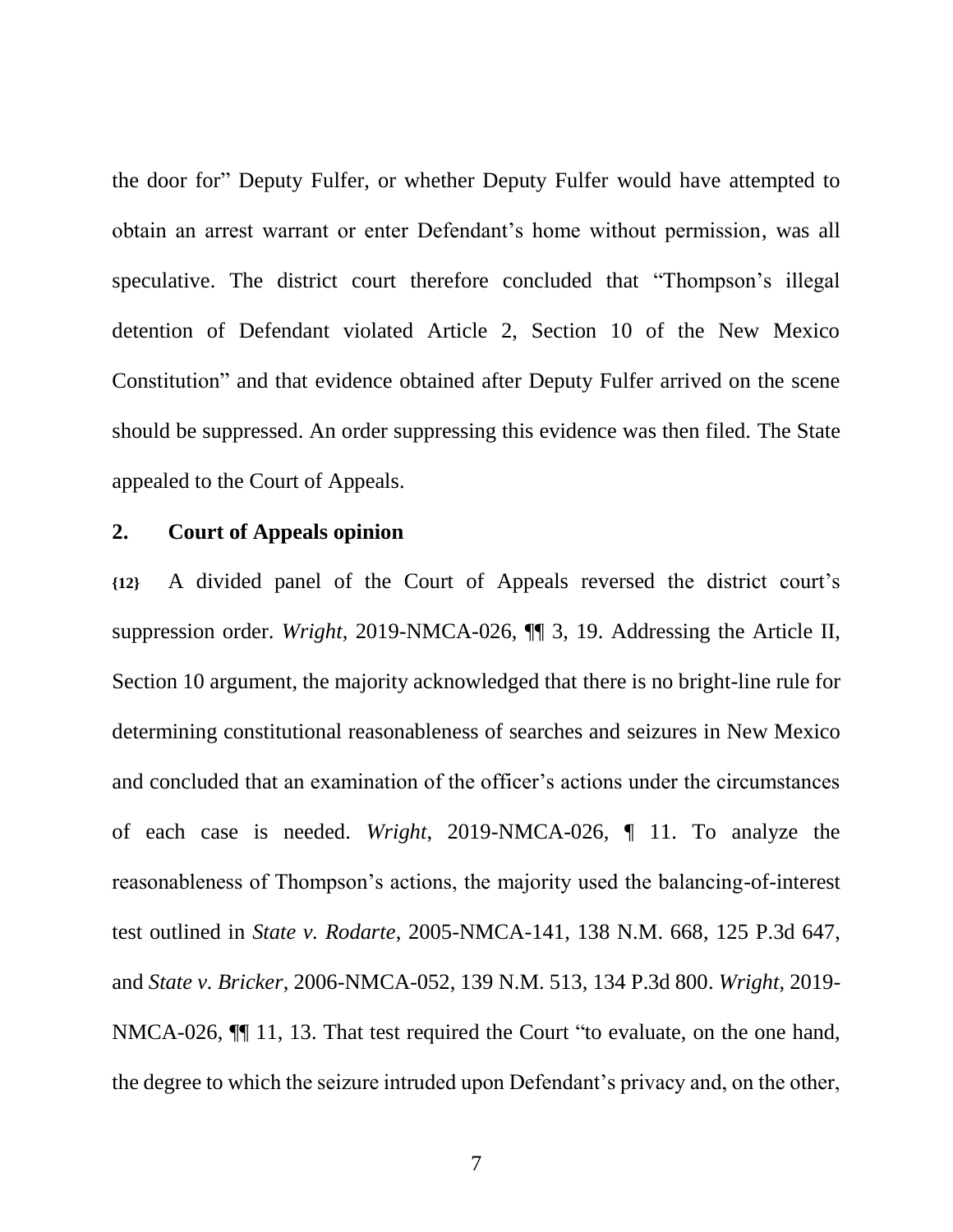the degree to which the seizure was needed for the promotion of legitimate governmental interests." *Id.* ¶ 13 (brackets, internal quotation marks, and citation omitted).

**{13}** The majority first determined that "[u]nder the totality of the circumstances, the intrusion on Defendant's privacy was minimal." *Id.* The majority then reasoned that the State's interest in keeping drunk drivers off the roadway "far outweighed whatever brief, minimal privacy intrusion that Defendant may have experienced." *Id.*  $\parallel$  14. Moreover, the majority concluded that exigent circumstances justified the temporary detention because Defendant might have tried to drive away, or alternatively she might have gone into her home and then refused to come out when Deputy Fulfer arrived, thereby allowing for the dissipation of alcohol otherwise detectable through testing. *Id*. Applying the balancing test in this manner and using facts different from those found by the district court, the majority held "that Thompson's temporary detention of Defendant was constitutionally reasonable." *Id*. ¶ 13. The majority therefore reversed the order of the district court. *Id.* ¶ 19.

**{14}** Dissenting, Judge Vargas agreed that the State had "a compelling interest in deterring drunk driving and maintaining highway safety." *Id.* ¶ 21 (Vargas, J., dissenting). However, adhering to the factual findings of the district court, the dissent disagreed with the majority proposition that Defendant's detention was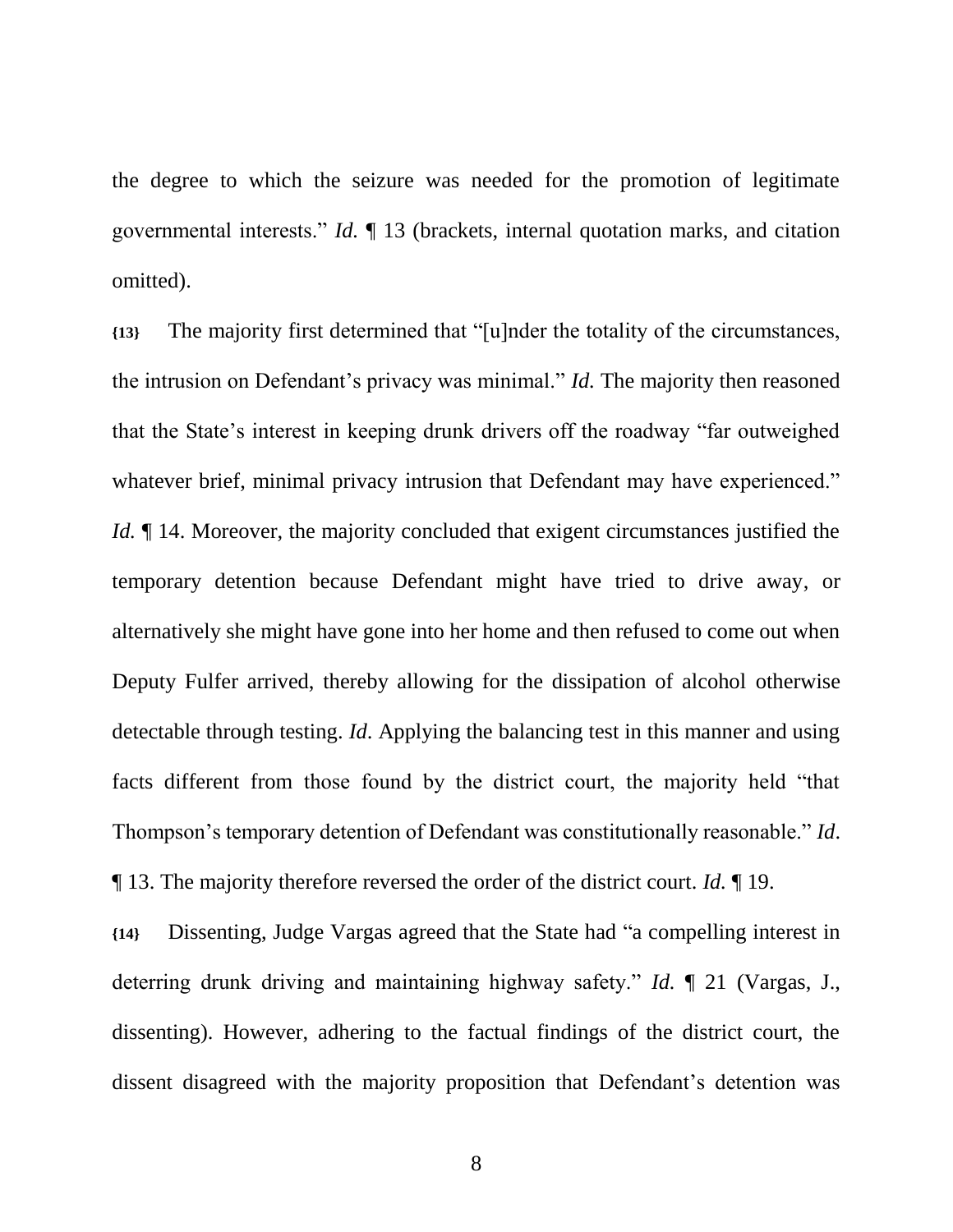"'minimal'" as the detention prevented Defendant from going into her own home. *Id*. **[23** (Vargas, J., dissenting). The dissent concluded that the majority failed to properly balance the interest of the public "to be free from arrest by untrained citizens," expressed by legislation directing who can make a traffic stop, and the interest of the public requiring police officers and their volunteers to comply with that law. *Id*. ¶¶ 24-25 (Vargas, J., dissenting). Finally, the dissent noted the majority concession to Thompson's testimony that he did not believe Defendant intended to flee, and the dissent disagreed that exigent circumstances arose from the dissipation of alcohol as but one of the considerations that applies to a reasonableness analysis. *Id.*  $\llbracket$  26 (Vargas, J., dissenting). On balance, the dissent agreed with the district court's conclusion that "Thompson's actions were constitutionally unreasonable under Article II, Section 10." *Id*. ¶ 21 (Vargas, J., dissenting).

# **II. DISCUSSION**

**{15}** We granted certiorari on two questions. First, "Did the statutory violation of Section 66-8-124(A) which occurred in this case constitute a violation of [Defendant's] rights under Article II, Section 10 so as to warrant suppression of evidence against [Defendant]?" Second, "In concluding that suppression was not warranted, did the Court of Appeals [m]ajority [o]pinion show sufficient deference to the district court's factual findings or properly balance the privacy and societal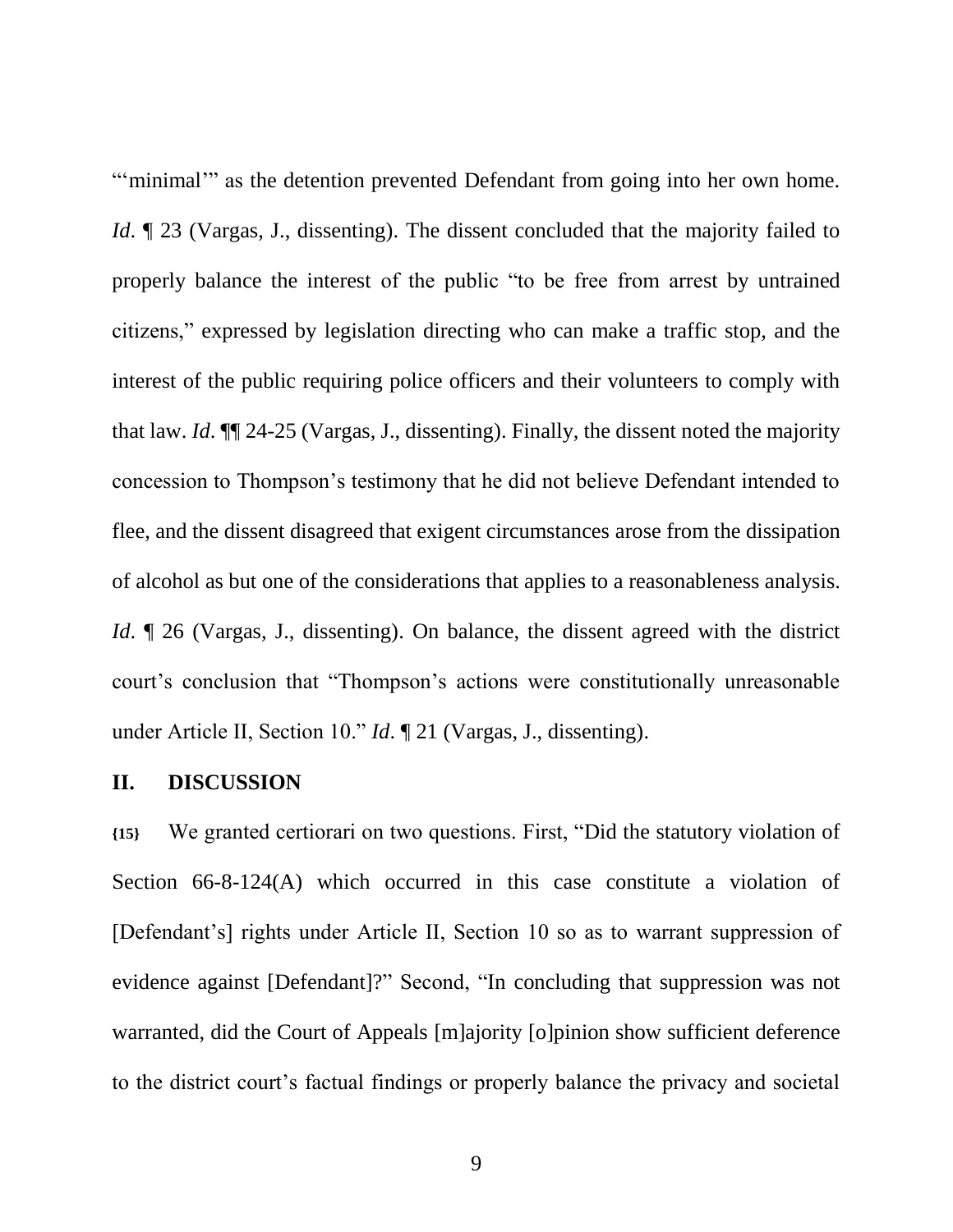interests embodied by Section 66-8-124(A)?"

**{16}** Defendant argues that the seizure was unreasonable under Article II, Section 10 of the New Mexico Constitution and, as a result of Defendant's unlawful detention, the evidence obtained should be suppressed. Defendant argues that "the majority did not accord the violation of the statute in this case any significance though it too protects important privacy interests from government overreach."

**{17}** Defendant also asserts that the majority erred in substituting its factual findings for those of the district court. Specifically, Defendant proffers three examples where the majority failed to give deference. "First, the majority did not defer to the district court's conclusion that Thompson had a history of overstepping his authority even though it was based on testimony the district court had observed and involved a credibility determination the district court was entitled to make." Second, contrary to the factual findings of the district court, the majority determined that Defendant "presented an ongoing danger because she might have driven off again after arriving at her home." "Finally, "the majority erred in rejecting the district court's finding that Thompson had acted in an unnecessarily aggressive manner in pursuing and detaining [Defendant]."

**{18}** Although the State concedes that Thompson did not have the statutory authority to detain Defendant under Section 66-8-124(A), the State argues that the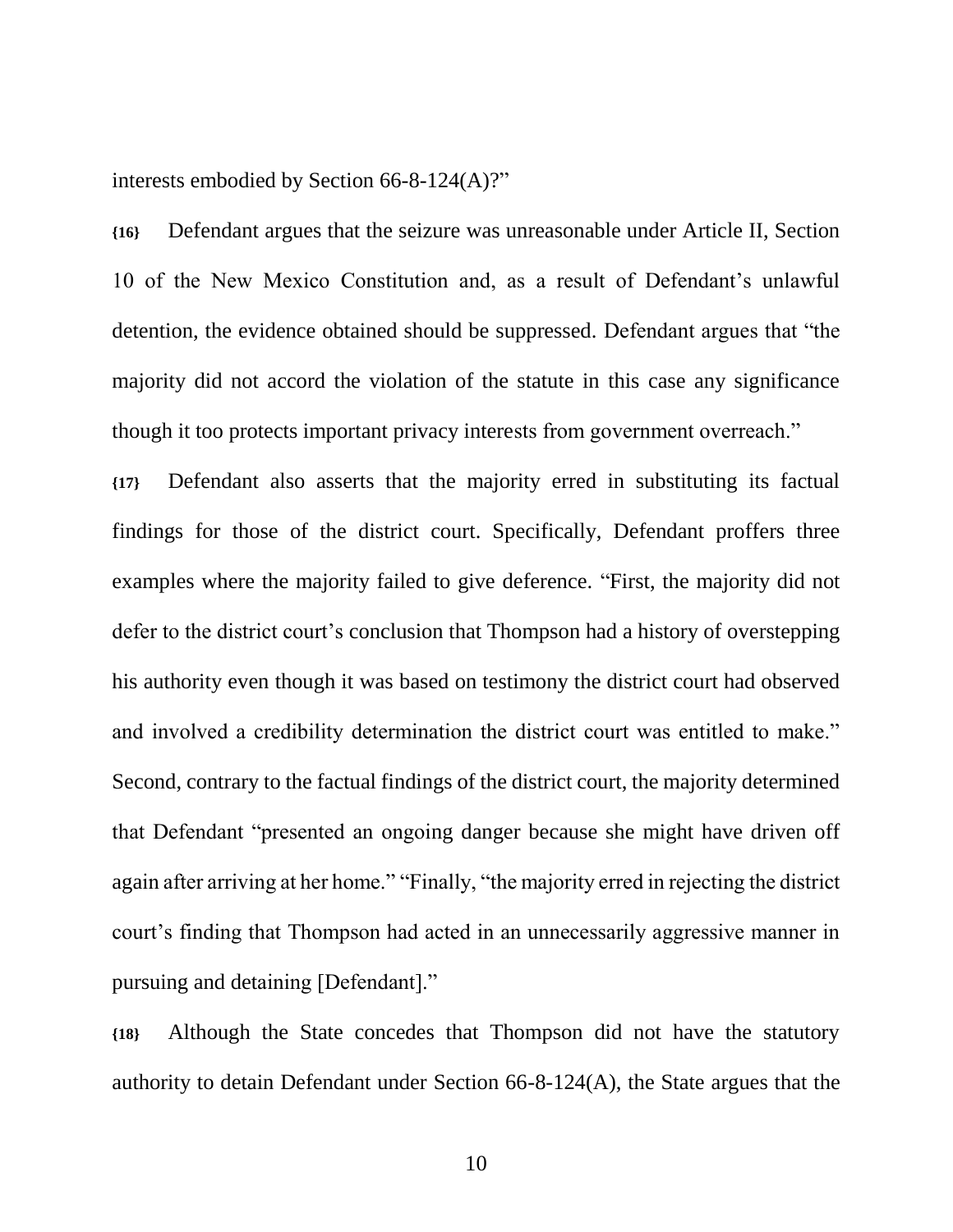Court of Appeals was correct in its determination that Defendant's seizure was reasonable. "Considering that DWI is an arrestable offense, a major offense, [and] a felony for constitutional purposes," the State contends, "the Court of Appeals was correct in not giving the statutory violation [a] dispositive effect in this case involving a DWI." The State asserts that the Court of Appeals correctly concluded that exigent circumstances supported Defendant's brief seizure "based on probable cause that Defendant was DWI." The State argues that "compelling interests promoted by the seizure far outweighed the minimal intrusion on Defendant's privacy under the specific facts of the case."

**{19}** We agree with the Court of Appeals that the following facts are undisputed. First, "Thompson's actions in temporarily detaining Defendant amounted to an 'arrest' as that term is used in Section 66-8-124(A)." *Wright*, 2019-NMCA-026, ¶ 8. Second, "Thompson was not a commissioned, salaried peace officer under Section 66-8-124(A) and therefore acted without statutory authority." *Wright*, 2019-NMCA-026, ¶ 8. Third, Thompson made the arrest as "a state actor." *Id*. Finally, it is undisputed that the "detention of Defendant, although statutorily unauthorized, did not violate the Fourth Amendment." *Id.*

#### **A. Standard of Review**

**{20}** Our "review of a motion to suppress presents a mixed question of law and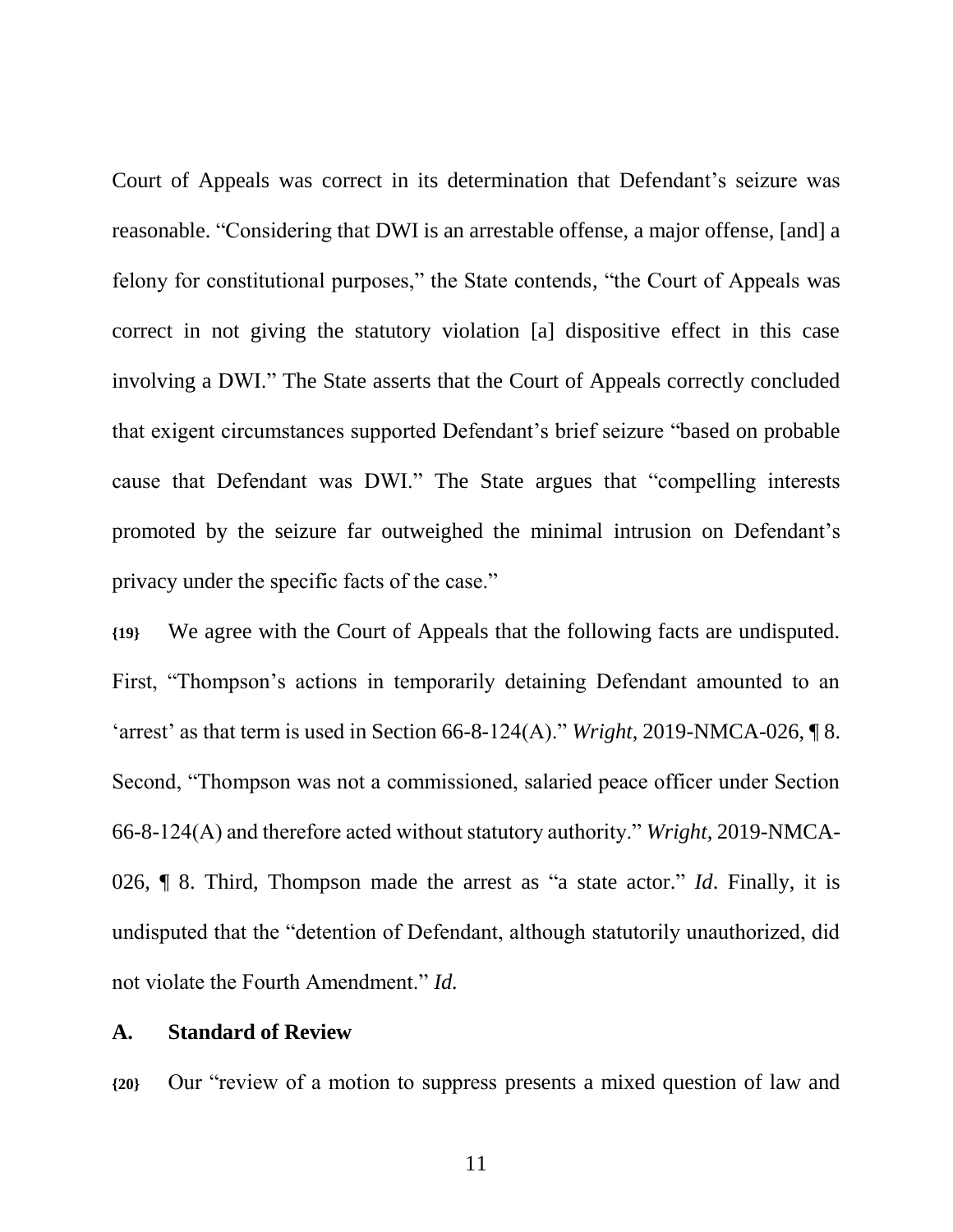fact." *Martinez*, 2018-NMSC-007, ¶ 8 (internal quotation marks and citation omitted). We first "look for substantial evidence to support the district court's factual finding, with deference to the district court's review of the testimony and other evidence presented." *Id.* (brackets, internal quotation marks, and citation omitted). "We then review the application of the law to those facts, making a de novo determination of the constitutional reasonableness of the search or seizure." *Id.* (internal quotation marks and citation omitted). The reviewing court does not reweigh evidence on appeal. *See id.* ¶¶ 13, 18 (concluding that the Court of Appeals "contravened the standard of review by independently reweighing the evidence on appeal"). Rather, we view the evidence found by the trial court "in a manner most favorable to the prevailing party." *State v. Jason L.*, 2000-NMSC-018, ¶ 10, 129 N.M. 119, 2 P.3d 856 (internal quotation marks and citation omitted).

# **B. Analysis**

**{21}** To determine whether the New Mexico Constitution affords greater liberty than the United States Constitution, we use the interstitial approach this Court adopted in *State v. Gomez*, 1997-NMSC-006, ¶¶ 20-22, 33, 122 N.M. 777, 932 P.2d 1. Under the interstitial approach, we ask "(1) whether the right being asserted is protected under the federal Constitution; (2) whether the state constitutional claim has been preserved; and (3) whether there exists one of three reasons for diverging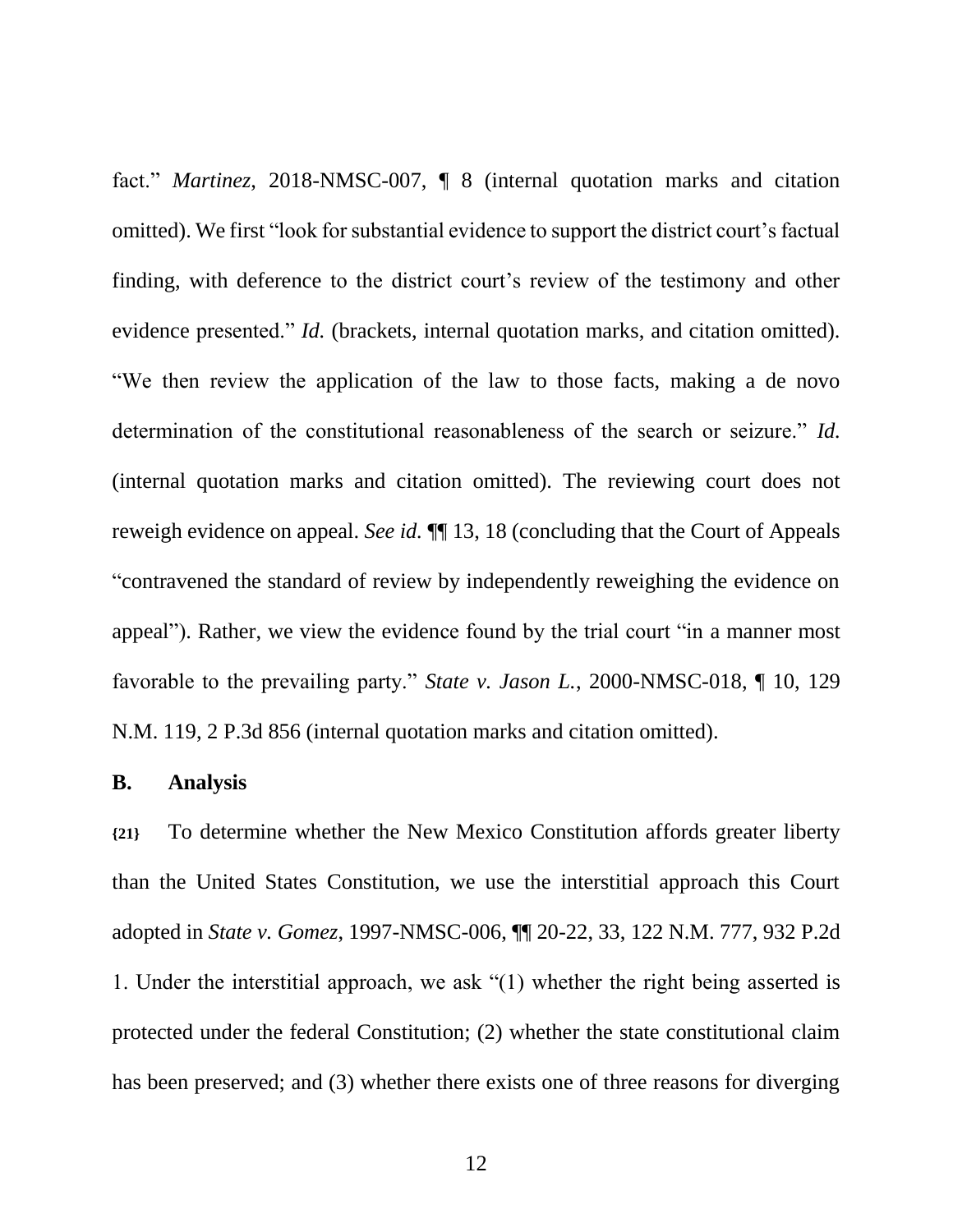from federal precedent." *State v. Cardenas-Alvarez*, 2001-NMSC-017, ¶ 6, 130 N.M. 386, 25 P.3d 225. Under *Gomez*, "A state court . . . may diverge from federal precedent for three reasons: a flawed federal analysis, structural differences between state and federal government, or distinctive state characteristics." *Gomez*, 1997- NMSC-006, ¶ 19.

**{22}** Applying the interstitial approach, we first observe that the right being asserted here is not protected by the Fourth Amendment. *Wright*, 2019-NMCA-026, ¶ 8; *see also Slayton*, 2009-NMSC-054, ¶¶ 32-33 (concluding that under the Fourth Amendment the only inquiry is whether the state actor had reasonable suspicion to detain or probable cause to arrest). Secondly, the state constitutional claim asserted by Defendant was preserved. We therefore turn to the third inquiry: whether there is a reason to depart from federal precedent.

**{23}** Article II, Section 10 of the New Mexico Constitution provides, "The people shall be secure in their persons, papers, homes and effects, from unreasonable searches and seizures." This Court has interpreted this clause to provide a broad right to be free from unwarranted governmental intrusions. *State v. Garcia*, 2009-NMSC-046, ¶ 29, 147 N.M. 134, 217 P.3d 1032, which often results in significantly greater protections than those afforded under the Fourth Amendment. *See, e.g.*, *Gomez*, 1997-NMSC-006, ¶¶ 39, 44 (rejecting the federal, exigency-based automobile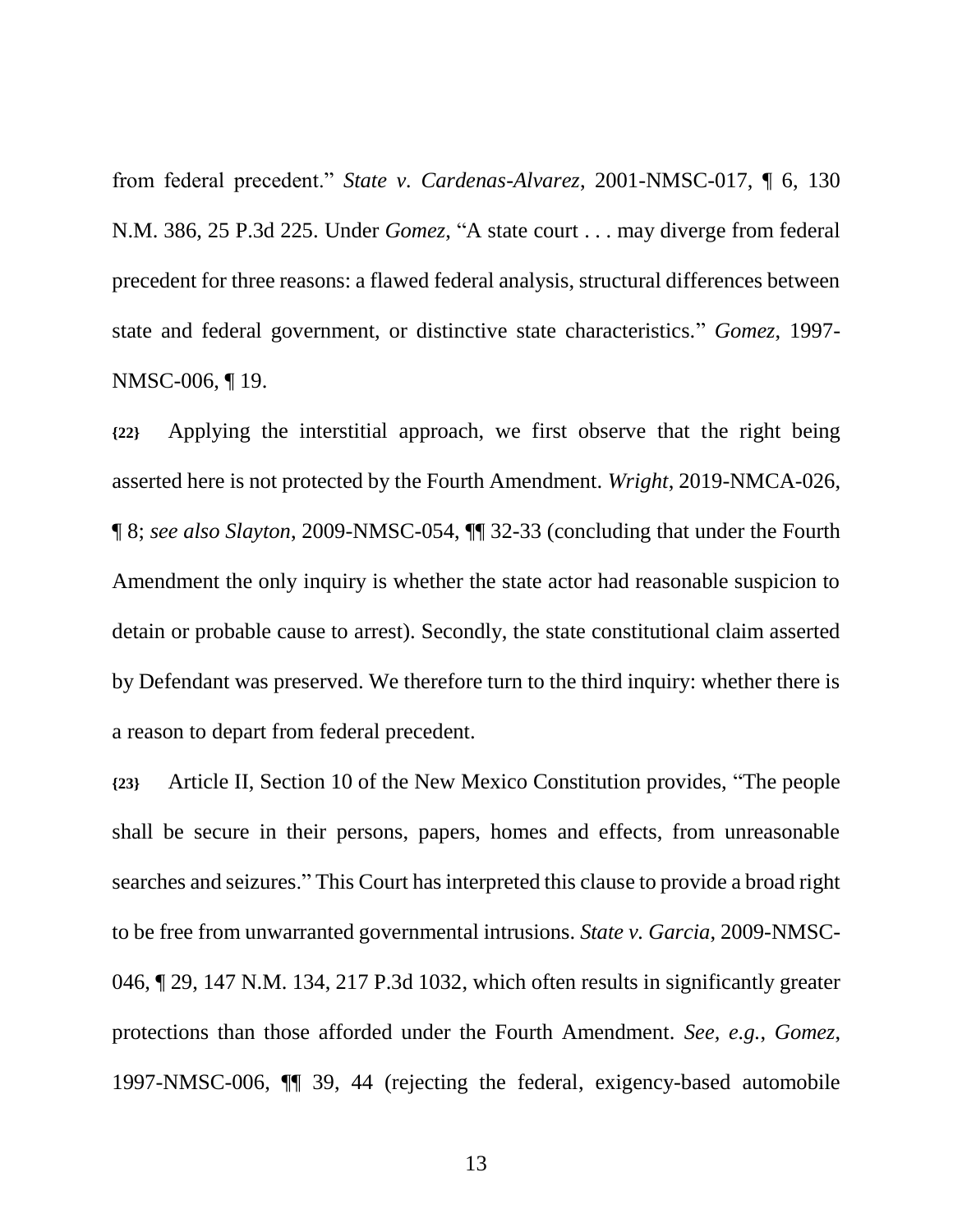exception to the warrant requirement in favor of greater protections under Article II, Section 10); *Cardenas-Alvarez*, 2001-NMSC-017, ¶¶ 2, 5 (holding that extended detention of a defendant at border checkpoint was unlawful under Article II, Section 10 and suppressing evidence seized thereby). Specifically, New Mexico courts have provided an "extra layer of protection from unreasonable searches and seizures" to cases involving automobiles based on the "distinct characteristic of New Mexico constitutional law," which dismissed the notion that an individual lowers his or her expectation of privacy when the individual enters an automobile. *Cardenas-Alvarez*, 2001-NMSC-017, ¶ 15.

**{24}** In addition to greater search and seizure protections afforded by Article II, Section 10, "New Mexico courts have consistently rejected federal bright-line rules in favor of an examination into the reasonableness of officers' actions under the circumstances of each case." *State v. Ochoa*, 2009-NMCA-002, ¶ 24, 146 N.M. 32, 206 P.3d 143; *see State v. Paul T*., 1999-NMSC-037, ¶ 9, 128 N.M. 360, 993 P.2d 74 ("[T]his Court has avoided bright-line, per se rules in determining the reasonableness of searches under Article II, Section 10."). Based on the greater protections afforded under Article II, Section 10 and the disfavor for bright-line categorical rules, our Court of Appeals in *Rodarte* adopted a standard for determining when "an officer may arrest an individual solely on the basis of probable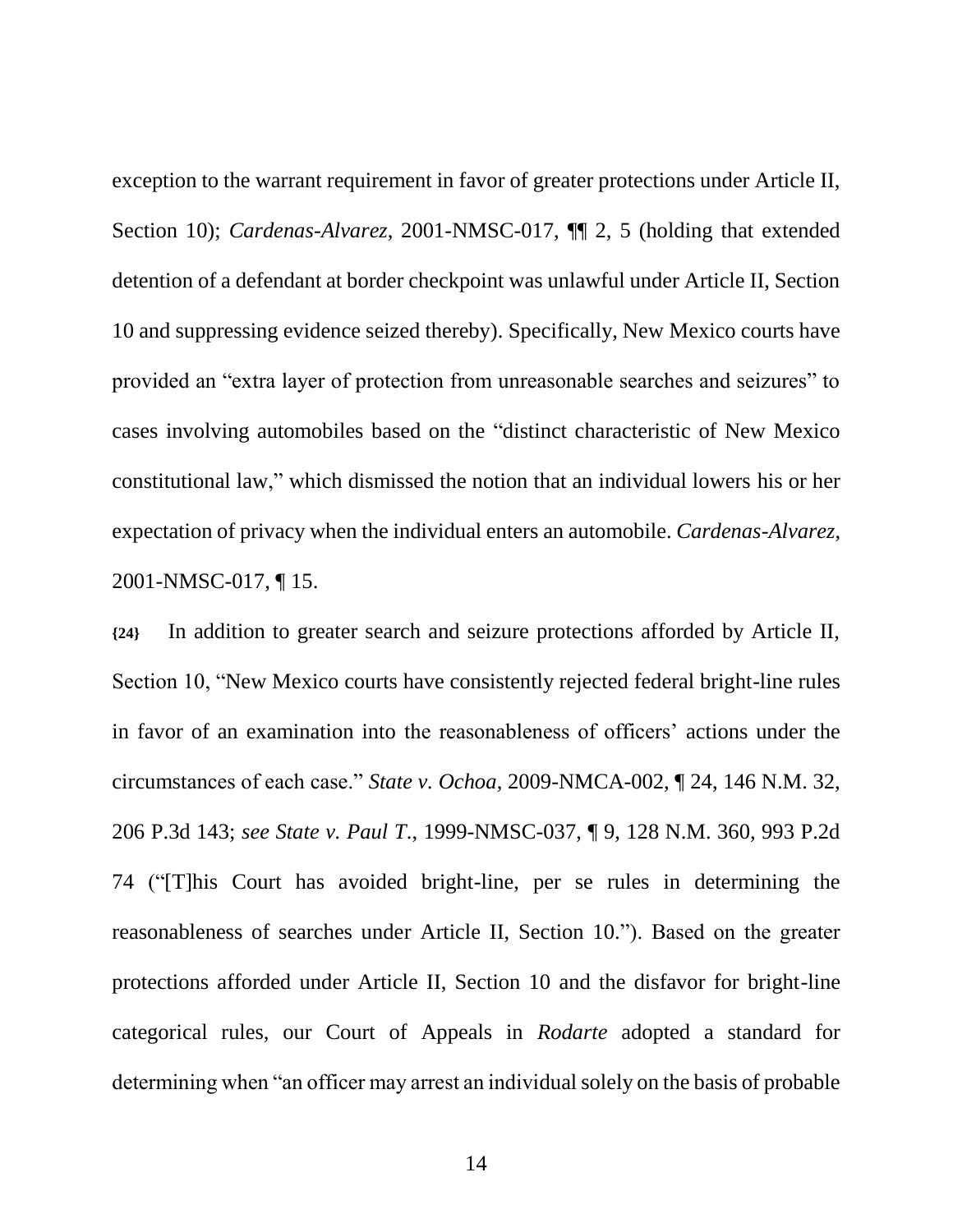cause that a minor criminal offense for which jail time is not authorized has been committed." 2005-NMCA-141, ¶ 1. That standard is based on Justice O'Connor's dissent in *Atwater v. City of Lago Vista*, 532 U.S. 318, 360-74 (2001), which balances "on the one hand, the degree to which [the arrest] intrudes upon an individual's privacy and, on the other, the degree to which [the arrest] is needed for the promotion of legitimate governmental interests." *Id.* at 361 (O'Connor, J., dissenting) (internal quotation marks and citation omitted); *see Rodarte*, 2005- NMCA-141, ¶¶ 8, 14 (adopting the *Atwater* dissent standard).

**{25}** In *Rodarte*, the defendant was the passenger in a vehicle that ran a stop sign. *Id.*  $\mathbb{I}$  2. After stopping the vehicle, the officer arrested the defendant and transported him to jail on the suspicion of being a minor in possession of alcohol, a nonjailable offense. *See id.* ¶¶ 1, 3. Subsequently, upon searching the back seat of the patrol car, the officer found drugs, and the defendant was charged with possession of a controlled substance. *See id.* ¶¶ 3, 4. In looking to the governmental interests promoted by the arrest, the *Rodarte* Court determined that because the defendant was calm, he was not driving, and he complied with all of the officer's requests, the arrest "was unreasonable because there were no circumstances justifying the officer's choice to arrest . . . rather than issue a citation." *Id.* ¶ 15.

**{26}** The next year in *Bricker*, our Court of Appeals applied the same balancing-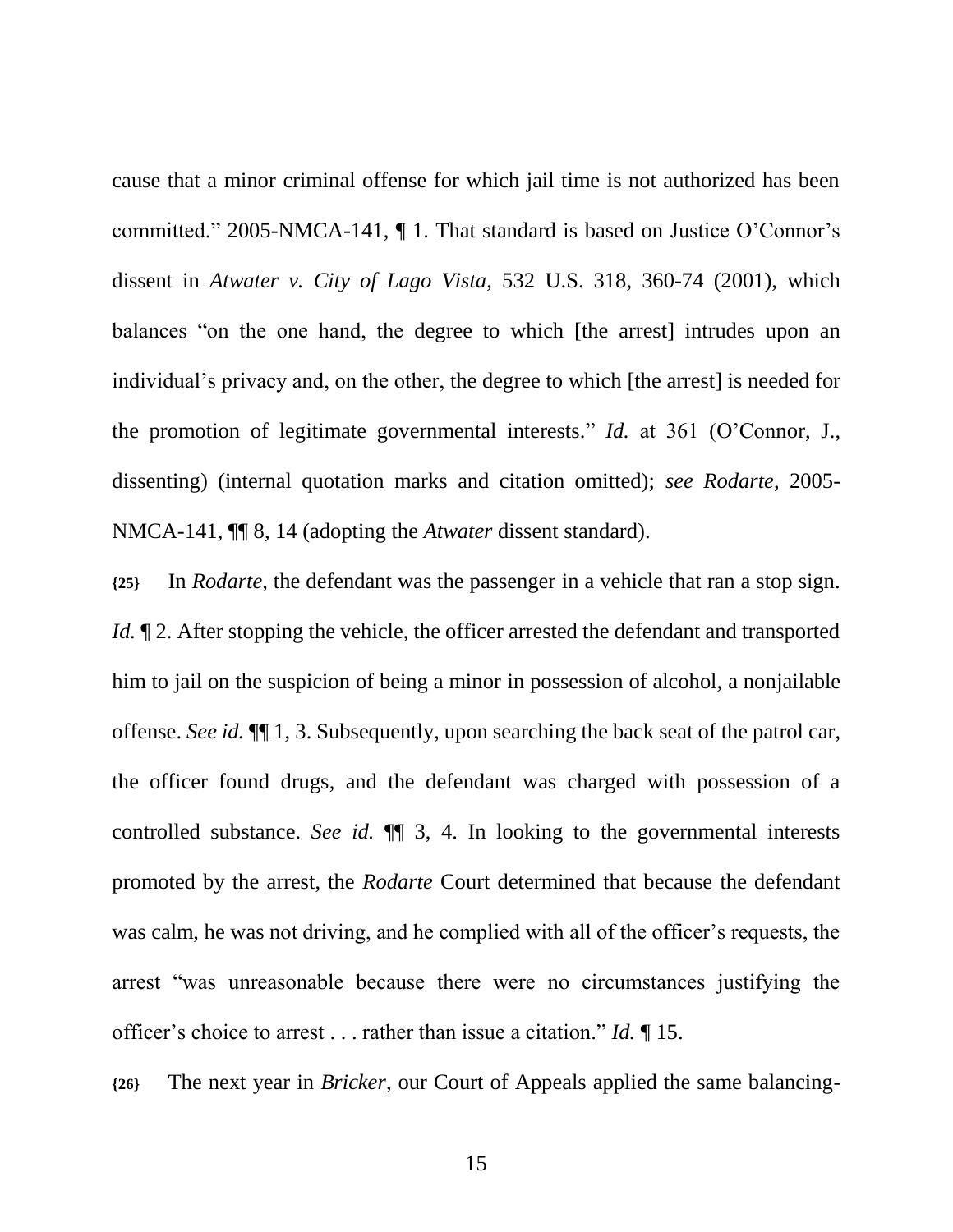of-interest test that it adopted in *Rodarte*. *Bricker*, 2006-NMCA-052, ¶ 26. In *Bricker*, the defendant was arrested for driving on a suspended license. *Id.* ¶ 1. The arrest violated a New Mexico statute that required a citation and release under these circumstances. *Id.* ¶¶ 2, 14. After applying the balancing test, the *Bricker* Court held that the defendant's arrest, made without statutory authority, "was unreasonable and the seizure was unconstitutional under Article II, Section 10." *Id.* ¶ 30. The Court reasoned that because the Legislature "zeroed in on the traffic offense at issue," requiring citation and release, $<sup>1</sup>$  there was "evidence of an intent to protect individual</sup> liberty over perceived governmental need." *Id.* ¶ 29.

**{27}** In this case, because the detention of Defendant amounted to an "arrest," *see Slayton*, 2009-NMSC-054,  $\P$  20 (concluding that "temporary detentions are covered under the term 'arrest' as used in Chapter 66"), and because Thompson acted without statutory authority and in violation of Section 66-8-124(A), we conclude that the balancing-of-interests test employed in *Rodarte* and *Bricker* to determine constitutional reasonableness under Article II, Section 10 applies here. As a result,

 $\overline{a}$ 

<sup>&</sup>lt;sup>1</sup>See, e.g., NMSA 1978, § 66-8-123(A) (2013) (providing that "whenever a person is arrested for any violation of the Motor Vehicle Code or other law relating to motor vehicles punishable as a misdemeanor, the arresting officer . . . shall . . . prepare a notice to appear in court, specifying the time and place to appear, have the arrested person sign the agreement to appear as specified, give a copy of the citation to the arrested person and release the person from custody").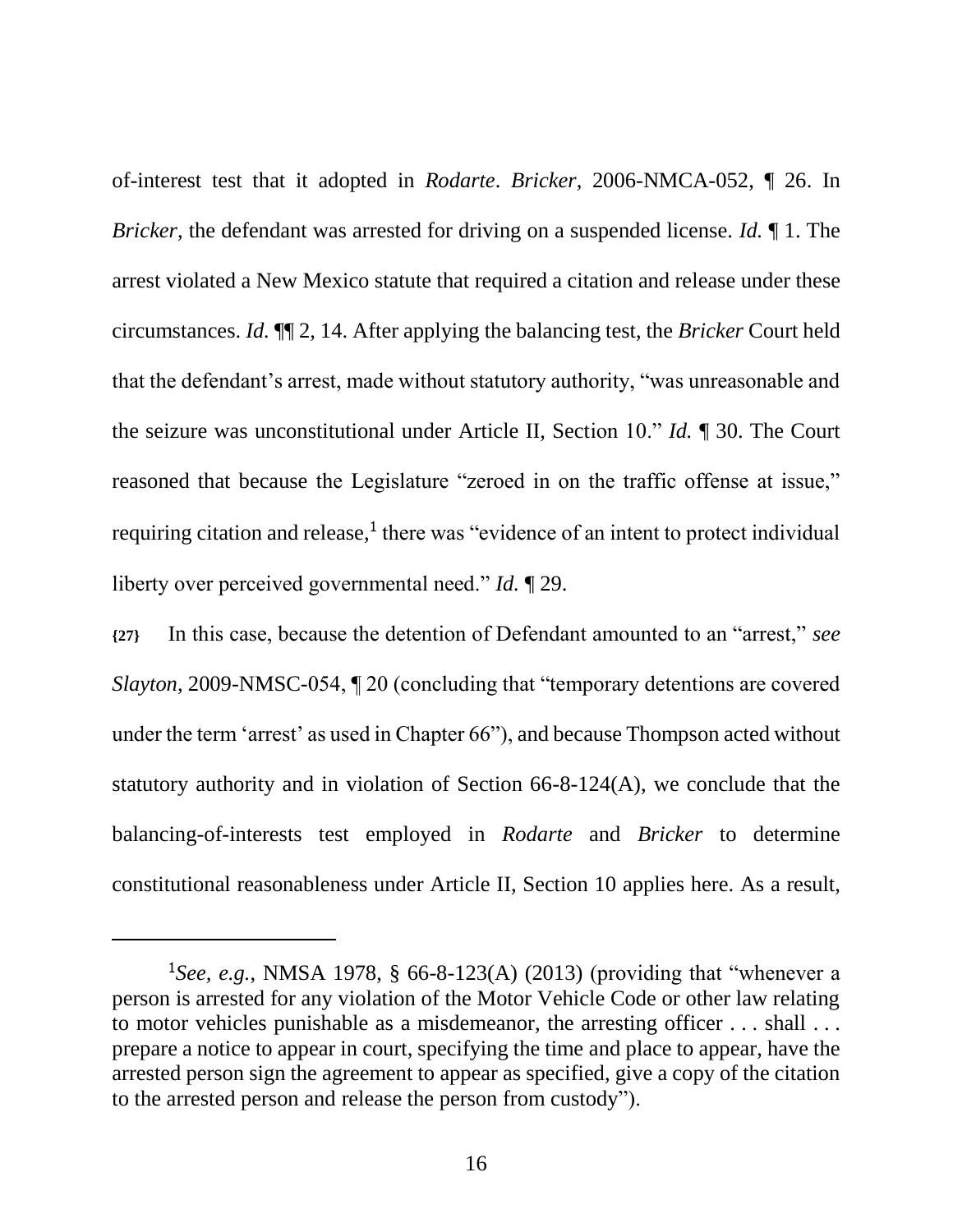we evaluate, "on the one hand, the degree to which [the arrest] intrudes upon [Defendant]'s privacy and, on the other, the degree to which [the arrest] is needed for the promotion of legitimate governmental interests." *Atwater*, 532 U.S. at 361 (O'Connor, J., dissenting) (internal quotation marks and citation omitted). In applying the balancing test to this case, we emphasize that our Legislature has specifically determined in Section 66-8-124(A) that an arrest can only be made by "a commissioned, salaried peace officer." This reflects the Legislature's determination that the liberty to be free from an arrest by anyone other than "a commissioned, salaried peace officer" for violating a law relating to motor vehicles that is punishable as a misdemeanor outweighs the State's perceived governmental interests in allowing an arrest to be made by anyone else.

**{28}** In its attempt to weigh the interests in favor of the State to validate the arrest, the majority of the Court of Appeals overlooked the district court's findings, engaged in its own fact findings, and overlooked undisputed facts. As mentioned previously, the majority concluded that the State's interest in removing drunk drivers from its roadways outweighed whatever "privacy intrusion that Defendant may have experienced." *Wright*, 2019-NMCA-026, ¶ 14. The majority also concluded that the exigent circumstances of avoiding dissipation of alcohol and the potential that "Defendant might have tried to drive away," weighed in favor of detention. *Id.*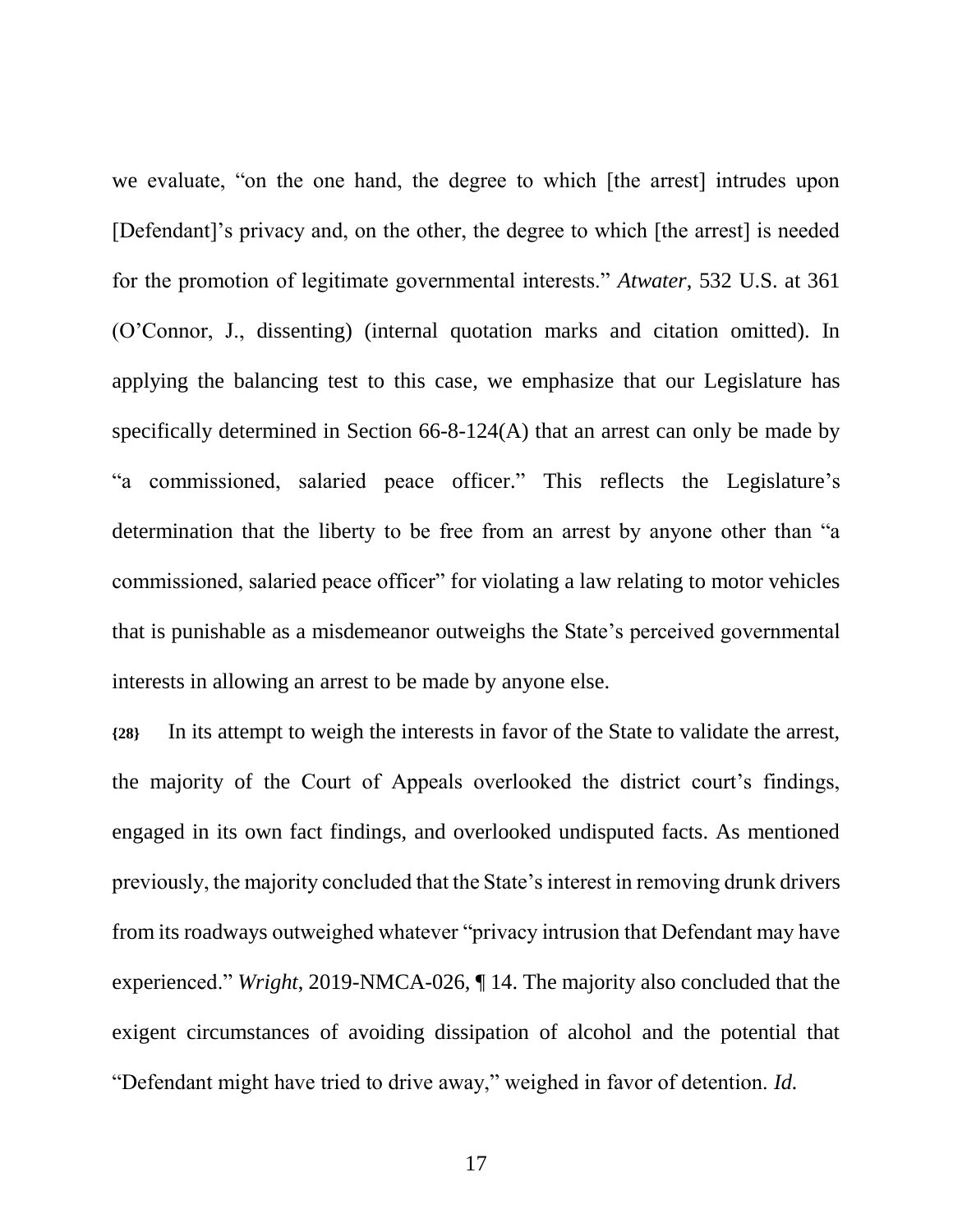**{29}** What the Court of Appeals majority overlooked is that when Thompson arrested Defendant, she posed no danger whatsoever to the motoring public. She was parked in her driveway at home, and her truck was blocked in by Thompson's patrol vehicle. Where was the danger? In analyzing the governmental interests we look at "the degree to which [the arrest] is needed for the promotion" of those interests. *Atwater*, 532 U.S. at 361 (O'Connor, J., dissenting) (internal quotation marks and citation omitted). We agree that the State has an interest in deterring drunk driving and maintaining highway safety, but that interest was not promoted by the arrest of Defendant, who was off of the road, parked at her home, and blocked in. The majority ignores the finding made by the district court that, "but for the illegal detention, Defendant would have gone inside her house before the certified deputy arrived four to five minutes after the illegal detention." The majority also ignored having acknowledged Thompson's own testimony that he did not believe Defendant was attempting or intending to flee, *Wright*, 2019-NMCA-026, ¶ 4 n.1, when it speculated as an "exigency" that "Defendant might have tried to drive away." *Id.* ¶ 14. The majority identified the remaining exigent State interest as the dissipation of alcohol. *Id.* This too is based on speculation, and is but one consideration in the reasonableness analysis. *See State v. Nance*, 2011-NMCA-048, ¶ 23, 149 N.M. 644,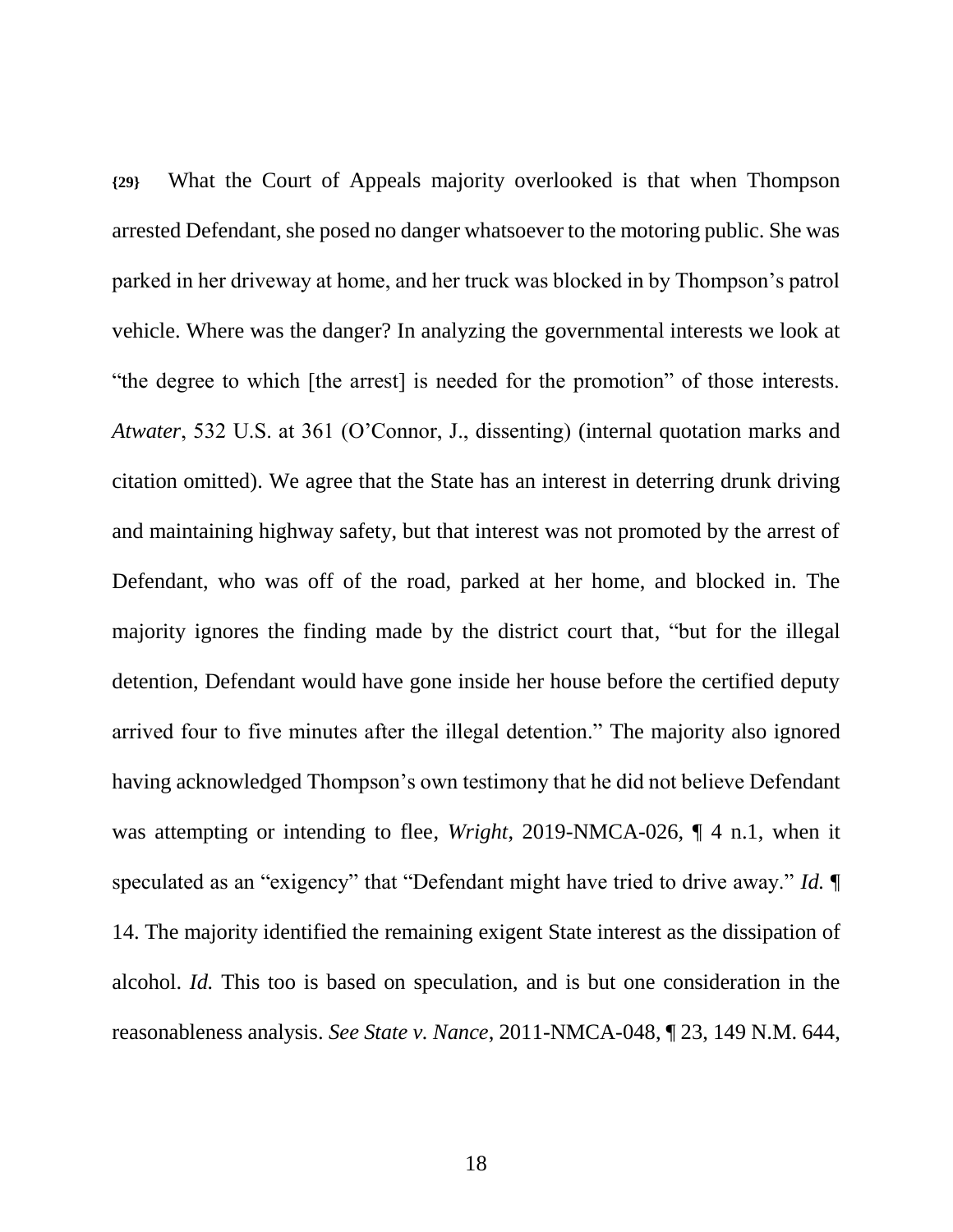253 P.3d 934 (rejecting the conclusion that dissipation of alcohol alone is exigency enough to justify warrantless entry into the home).

**{30}** We add that the district court's written findings of fact did not state that Thompson had seen Defendant "speeding" or "driv[ing] over the speed limit." *Wright*, 2019-NMCA-026,  $\P$  13, 14. Further, the district court's written findings of fact did not state facts, discussed in the Court of Appeals opinion, that Thompson had seen Defendant driving "erratic[ally] on a public highway" or "weav[ing] back and forth on the highway" or that Defendant "nearly hit [Thompson's] patrol car." *Id.* **[16** 13, 14. Rather, the district court found that Thompson "claimed" his patrol vehicle was almost struck by Defendant's truck as it passed while Thompson was parked off the roadway. Finally, the district court's written findings did not state that Thompson had heard Defendant say anything about consuming alcohol. *See id.* ¶ 14. These omissions from the district court findings should be construed in favor of suppression, not against it. As such, we conclude the majority did not show sufficient deference to the district court's factual findings or construe them as required on appeal. *See Martinez*, 2018-NMSC-007, ¶¶ 12-13, 18 ("On appeal, we must review the totality of the circumstances and must avoid reweighing individual factors in isolation.").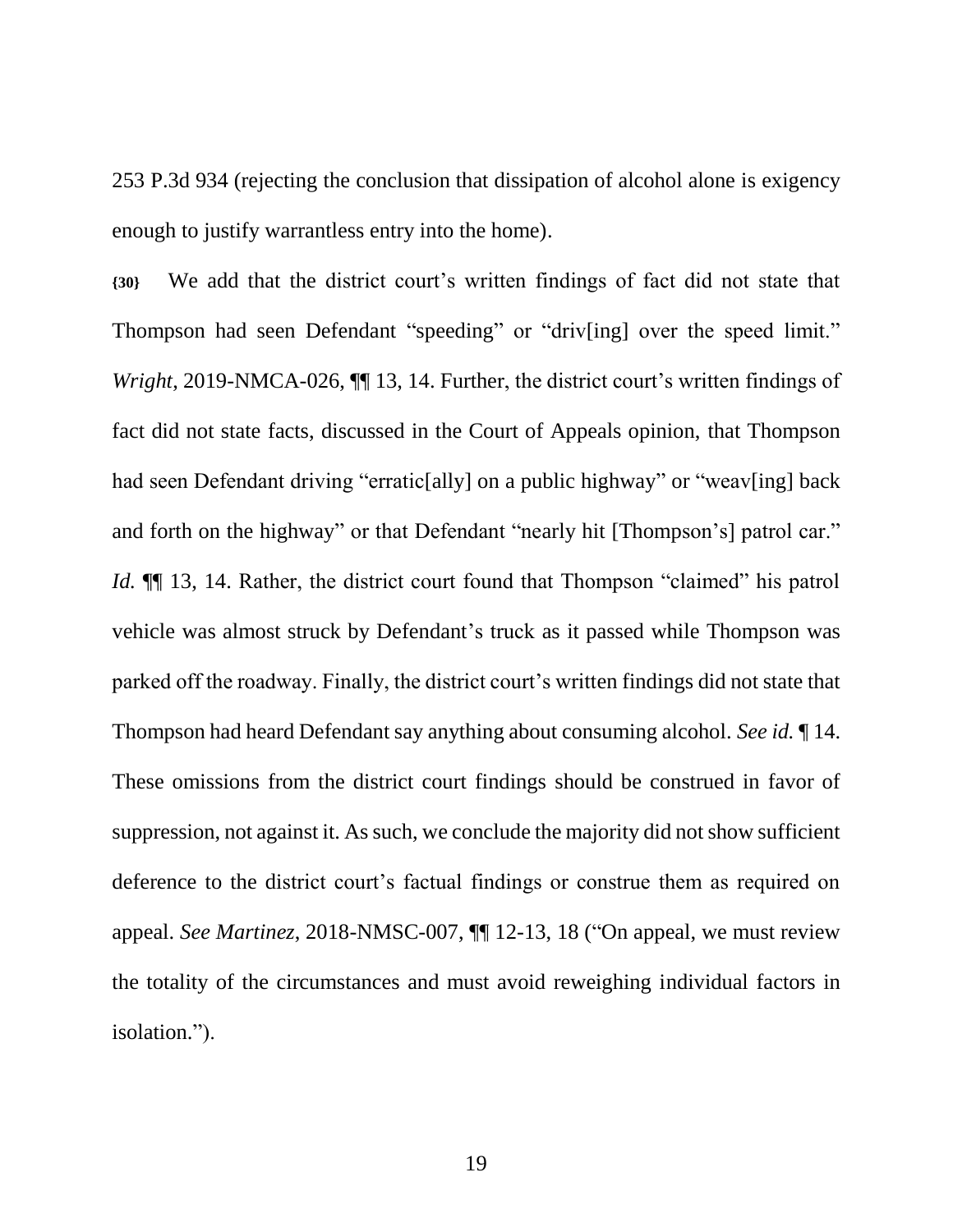**{31}** For the foregoing reasons, we conclude that the Court of Appeals erred in determining that Defendant's arrest was needed for the promotion of the State's interest in deterring drunk driving and maintaining highway safety. *See Wright*, 2019-NMCA-026, ¶ 14. We now turn to the degree to which the arrest intruded upon Defendant's privacy.

**{32}** The district court's findings of fact provide that Thompson "closely followed and pursued Defendant up and to her driveway" in a "marked patrol vehicle." He then parked the patrol vehicle behind Defendant and shined a spotlight on Defendant's truck. In uniform and badge, Thompson approached Defendant on foot and instructed her to remain in her truck. Like the defendant in *Rodarte*, 2005- NMCA-141, ¶¶ 2-3, 15, Defendant obeyed these instructions and remained in her truck for four to five minutes. *Wright*, 2019-NMCA-026, ¶ 5. Based on the district court's finding that "but for the illegal detention, Defendant would have gone inside her house," the arrest also intruded upon Defendant's ability to enter her home and move freely within her property.

**{33}** In balancing the State's interests with Defendant's privacy interests, on the one hand we have an unauthorized arrest that promoted neither the State's interest in deterring drunk driving nor the State's interest in maintaining highway safety. On the other hand, we have an unauthorized arrest that intruded upon Defendant's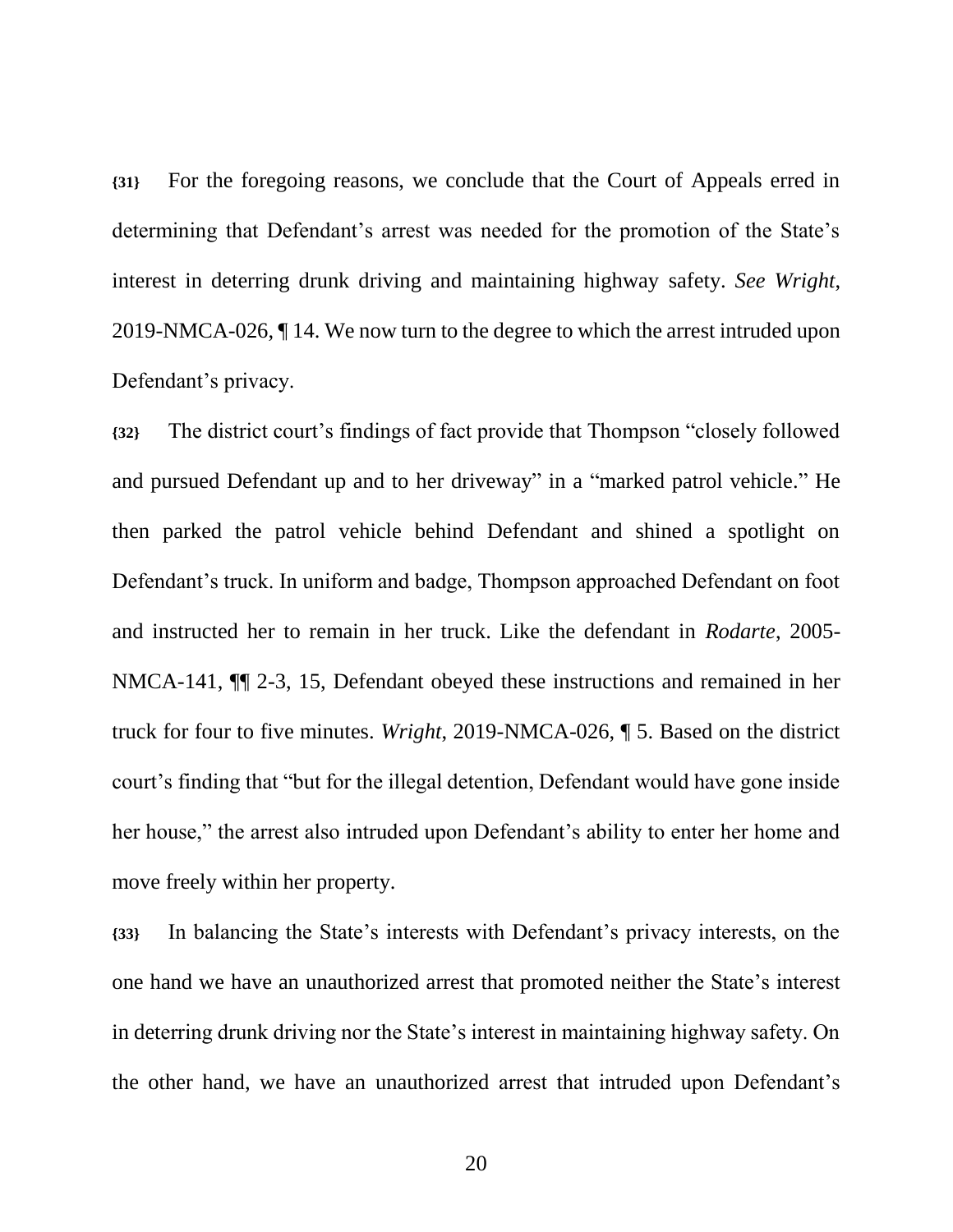privacy by Thompson shining a spotlight into her property, lighting up her parked truck, ordering Defendant to remain in her truck, and preventing her from entering her home.

**{34}** When viewing the facts found by the district court in the manner most favorable to Defendant as required by the standard of review, *see Martinez*, 2018- NMSC-007, ¶¶ 8, 12, and balancing the degree to which the arrest intruded upon Defendant's privacy with the degree to which the arrest was needed to promote legitimate governmental interests, we conclude that Thompson's actions were constitutionally unreasonable under Article II, Section 10 of the New Mexico Constitution. The evidence and the fruits obtained following the unconstitutional arrest must be suppressed.

### **III. CONCLUSION**

**{35}** We reverse the Court of Appeals and remand the case to the district court for further proceedings in accordance with this opinion.

### **{36} IT IS SO ORDERED**.

**MICHAEL E. VIGIL, Chief Justice**